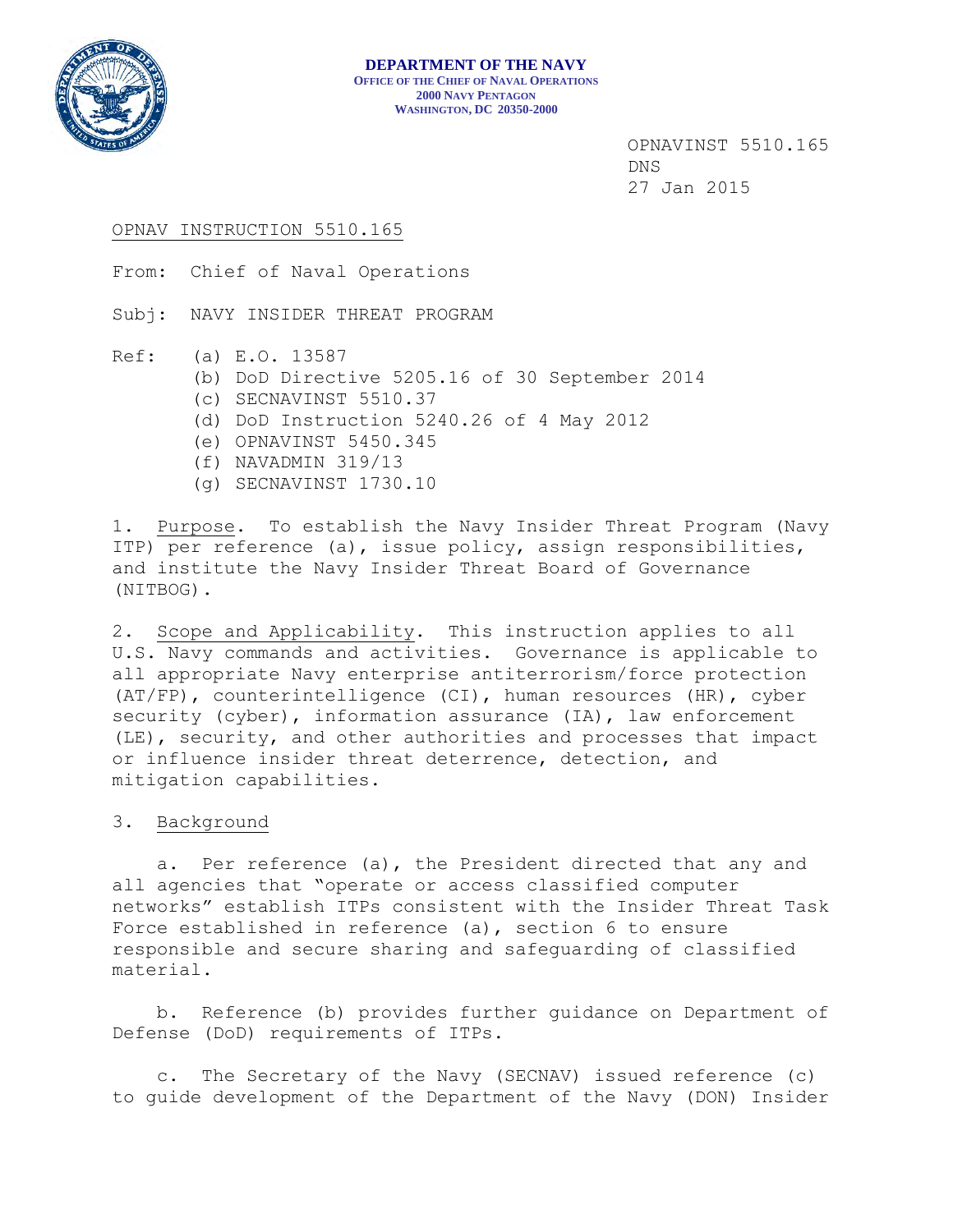Threat Program (DON ITP), designating the Deputy Under Secretary of the Navy for Policy (DUSN Policy) as the DON ITP lead.

 d. Per reference (d), an insider threat is anyone "with authorized access, who uses that access, wittingly or unwittingly, to harm national security interests or national security through unauthorized disclosure, data modification, espionage, terrorism, or kinetic actions resulting in loss or degradation of resources or capabilities."

## 4. Policy

 a. In addition to overarching DON policy in reference (c), paragraph 5, the Navy shall:

 (1) Plan, program and implement enhanced technical capabilities to monitor user activity on all Navy networks and systems per national, DoD, and SECNAV policies and directives.

 (2) Plan, program and implement enhanced continuous evaluation of all Navy personnel under national, DoD, and SECNAV policies and directives.

 (3) Leverage and coordinate AT/FP, CI, HR, cyber, IA, LE, security, and other authorities and processes to improve existing insider threat detection and mitigation efforts.

 b. The NITBOG is established to provide oversight and guidance to a Navy federated, uniform, and comprehensive insider threat detection, mitigation, and response strategy, and provide senior leadership recommended actions, prioritization, planning, programming, information sharing, and execution of activities in support of a comprehensive Navy ITP per applicable laws, policies, regulations, directives, and orders. Specifically, the NITBOG shall:

 (1) Submit a NITBOG charter for approval to the Chief of Naval Operations (CNO). The charter shall be reviewed biannually.

 (2) Exercise oversight, management, and review overall Navy insider threat plans and programs.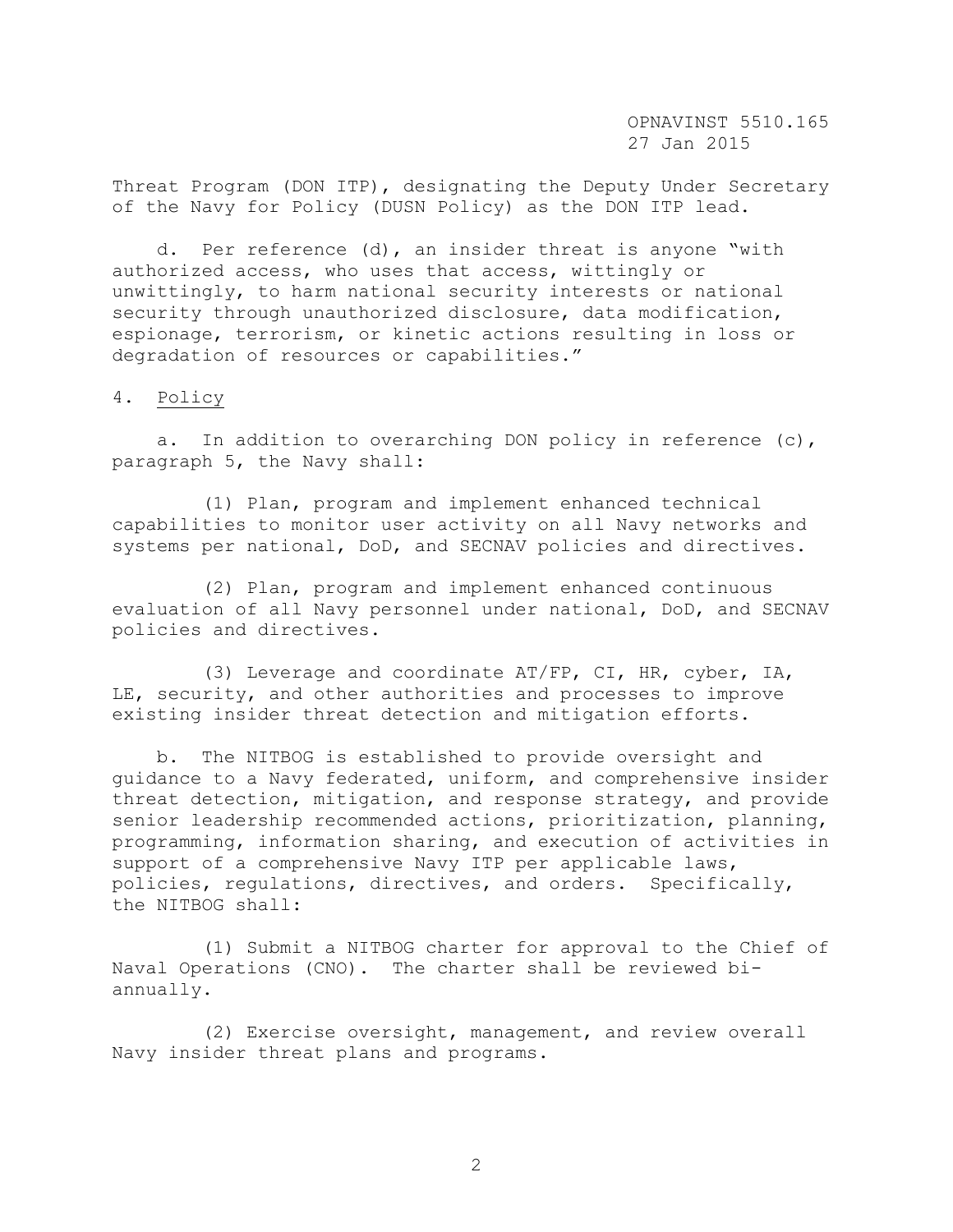(3) Provide oversight of Navy ITP analytic and response capability and issue governing policy and procedure for its effective implementation.

 (4) Receive reports from the Navy ITP annually, or as deemed necessary by the chair.

 (5) Ensure privacy rights are safeguarded and associated process protections are routinely reviewed for efficacy.

(6) Meet quarterly or as required by the chair.

 (7) Charter a Navy insider threat working group to provide recommendations and assist the NITBOG with oversight management responsibilities and policy implementation.

5. NITBOG Membership. The NITBOG shall be chaired by the Director, Navy Staff (DNS). DNS may augment membership, as appropriate.

a. NITBOG Principal Members

 (1) Deputy Chief of Naval Operations for Manpower, Personnel, Education, and Training (CNO N1)

 (2) Deputy Chief of Naval Operations for Information Dominance (CNO N2/N6)

 (3) Deputy Chief of Naval Operations for Operations, Plans, and Policy (CNO N3/N5)

 (4) Deputy Chief of Naval Operations for Fleet Readiness and Logistics (CNO N4)

 (5) Deputy Chief of Naval Operations for Integration of Capabilities and Resources (CNO N8)

 (6) Commander, U.S. Fleet Cyber Command and Commander, U.S. Tenth Fleet (COMFLTCYBERCOM/COMTENTHFLT)

 (7) Deputy Director, Naval Criminal Investigative Service (NCIS)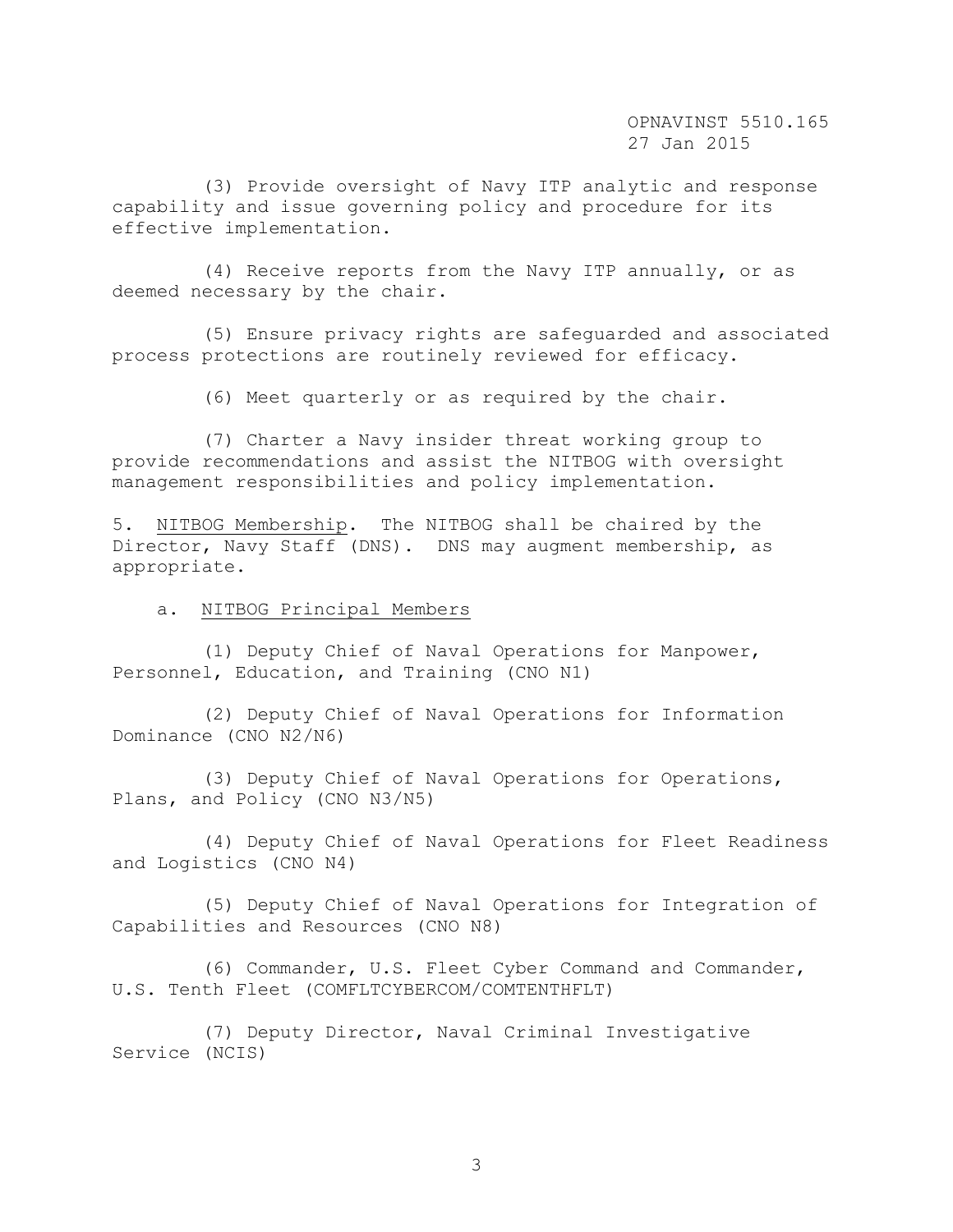b. Advisory Members. The NITBOG chair may invite advisory members to attend meetings and or provide relevant information as necessary. Advisory members include but are not limited to:

(1) Chief of Navy Reserve (CNO N095)

(2) Navy Chief of Information (CHINFO)

 (3) Director, Navy Intelligence Protection and Oversight (CNO N2/N6IP)

(4) Surgeon General of the Navy (CNO N093)

(5) Judge Advocate General (JAG) of the Navy

- (6) Chief of Chaplains (CNO N097)
- (7) Director, Special Programs (OPNAV N89)

 c. NITBOG Executive Secretariat. The Deputy Director, Navy Staff (DDNS), or a designated delegate, will serve as executive secretariat of the NITBOG, execute tasking, and oversee chartered NITBOG special working groups including chairing the Navy Insider Threat Working Group. The Navy Insider Threat Working Group shall, at minimum, include representation from the following:

- (1) CNO N1
- (2) OPNAV N2/N6IP
- (3) OPNAV Antiterrorism/Force Protection (N314)
- (4) OPNAV Shore Readiness (N46)
- (5) CNO N8
- (6) NCIS Insider Threat Division

 (7) Additional Navy Insider Threat Working Group members may be assigned as directed by the NITBOG.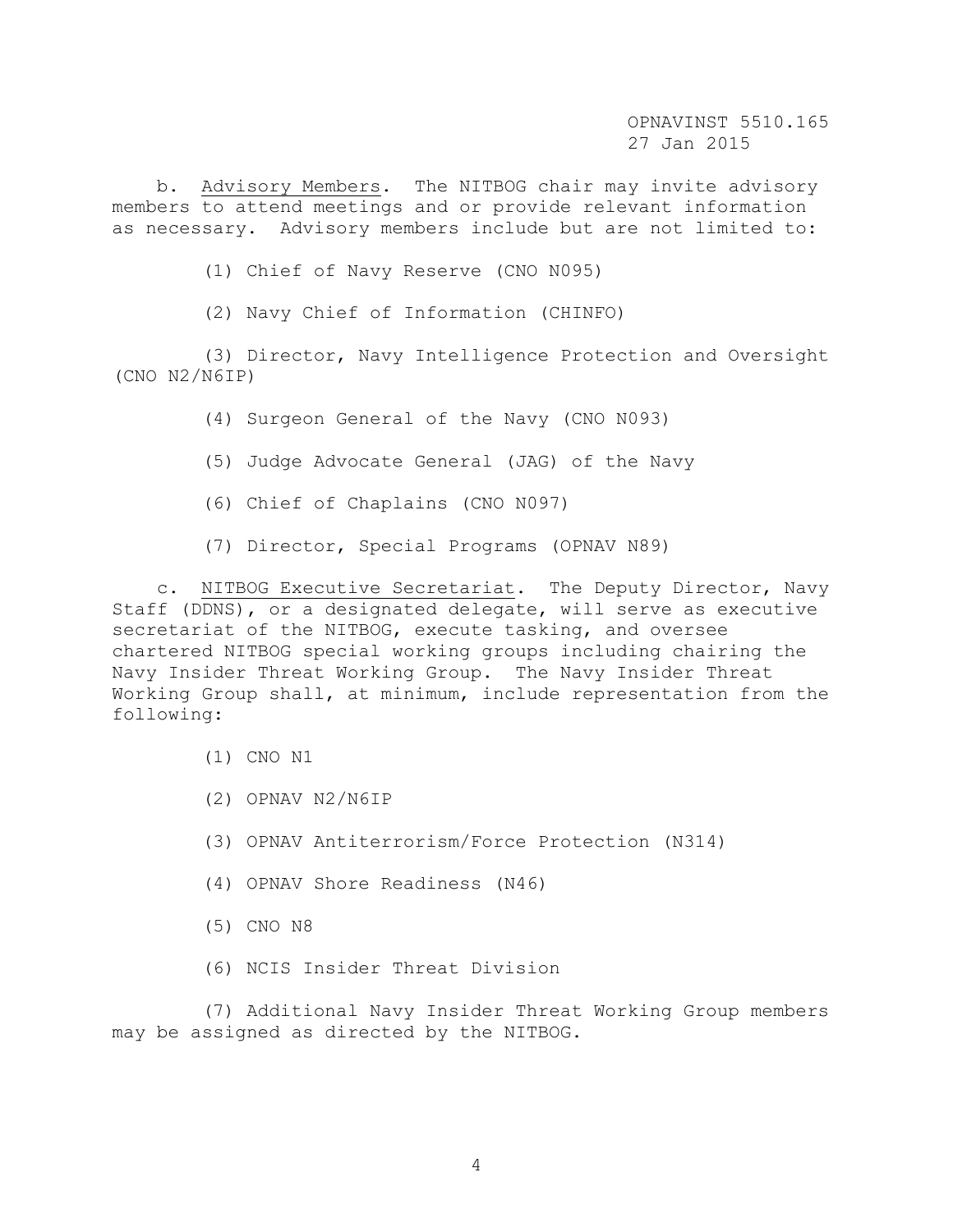## 6. Responsibilities

a. DNS, as the designated lead of the Navy ITP, shall:

(1) Execute oversight and management of the Navy ITP.

 (2) Direct Navy capability, resource, planning and programming efforts to effectively detect, deter, and mitigate insider threats.

 (3) Manage the Navy ITP across all mission areas, programs, activities, processes, and procedures, per reference (a).

 (4) Represent Navy ITP as a principal member of the DON ITP Senior Executive Board, per reference (c).

 (5) Develop and implement, via the NITBOG, a process for reporting information and or details of incidents indicative of an insider threat to the Navy ITP analytic and response capability.

 b. JAG shall provide advice and counsel to the Navy ITP on legal issues, privacy matters and other areas, as appropriate.

 c. During command inspections and area visits, NAVINSGEN inspectors shall review Navy ITP implementation as appropriate and, if necessary, report findings in inspection reports.

d. CNO N2/N6, through OPNAV N2/N6IP, shall:

 (1) Maintain an insider threat to cyber security program office and portfolio as the designated Navy lead for insider threat to cyber-based aspects of the Navy ITP.

 (2) Coordinate and manage the CI, IA, cyber, anomaly detection, continuous evaluation, and special security mission areas in support of DNS.

 (3) Ensure the development, planning for, programming, effective implementation and maintenance of an automated insider threat analytic and response capability, as directed in references (b), (c), and (f), that has the capability to gather, integrate, review, assess, and appropriately refer anomalous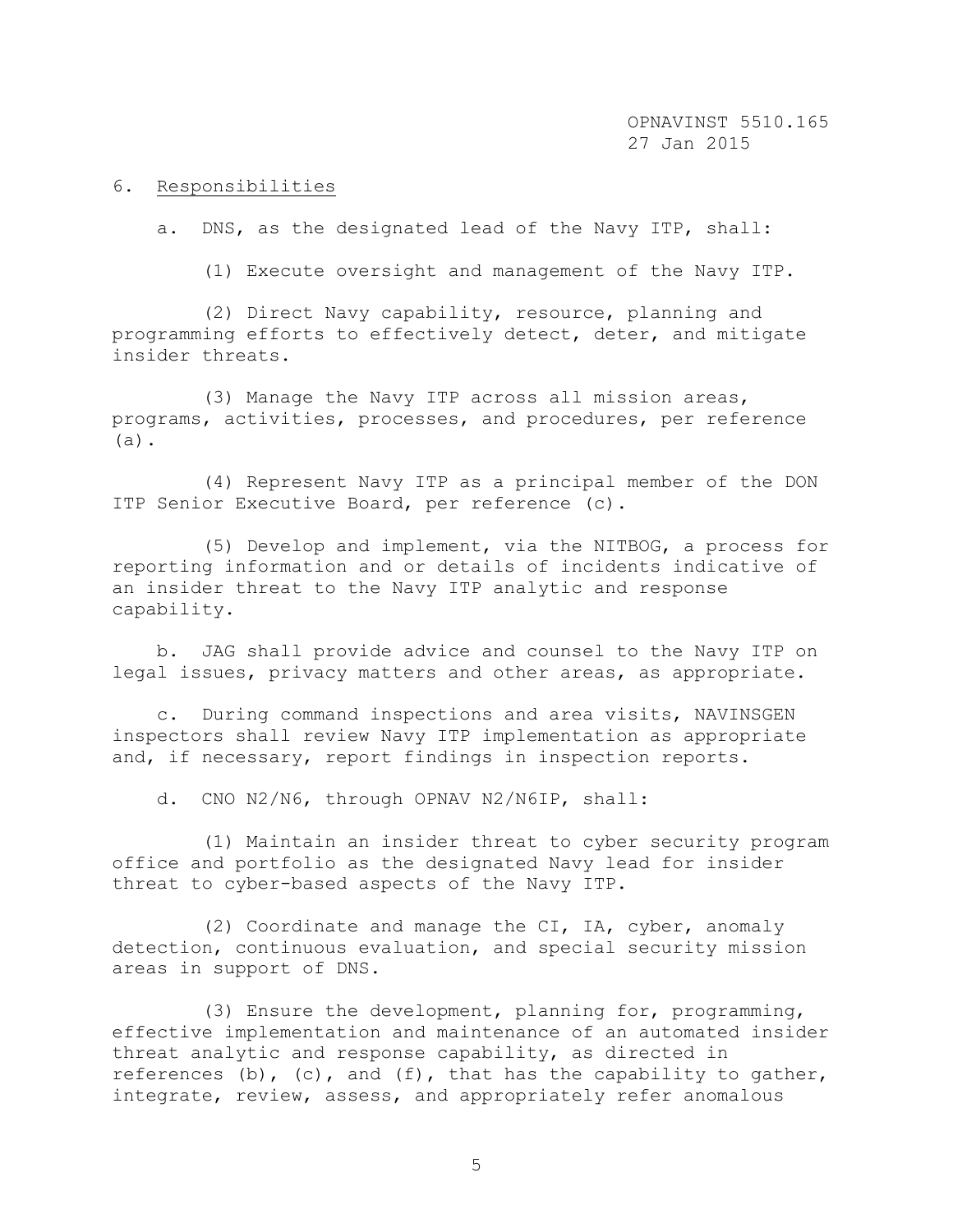information derived from AT/FP, CI, HR, cyber, IA, LE, security, anomaly detection, continuous evaluation and other sources as necessary and appropriate.

 (4) Ensure the Navy ITP has access to appropriate data streams and records to the extent consistent with applicable laws, policies, regulations, and orders.

 (5) Ensure personnel assigned to insider threat cyber security duties, regardless of Service affiliation, receive standardized integrated training as required by references (b) and (c).

 (6) Incorporate insider threat cyber-based requirements into planning, programming, and budgeting as applicable to support the Navy ITP.

 (7) Conduct periodic evaluation and reviews of the insider threat mission area and cyber capability and capacity seams, gaps, and resource planning. Provide resource and acquisition guidance necessary for ITP wholeness and effectiveness. This includes, but is not limited to, advocating for resourcing for insider threat or other IA programs that would effectively support a Navy holistic ITP.

 (8) Ensure Navy ITP analytic and response capability is established and managed per Office of the Chief of Naval Operations (OPNAV) directives.

 (9) Receive and implement, as appropriate, recommended changes to Navy insider threat information technology capabilities from OPNAV N2/N6IP.

 (10) In coordination with NCIS and appropriate Navy training and education entities, develop and issue a Navy insider threat training plan for Navy ITP personnel, and a Navy insider threat to cyber security awareness training for all Navy personnel to include military, civilians, and contractors.

e. CNO N1 shall:

 (1) Ensure insider threat and information technology privileged user information is included, to the extent appropriate and permissible under applicable law and policy, in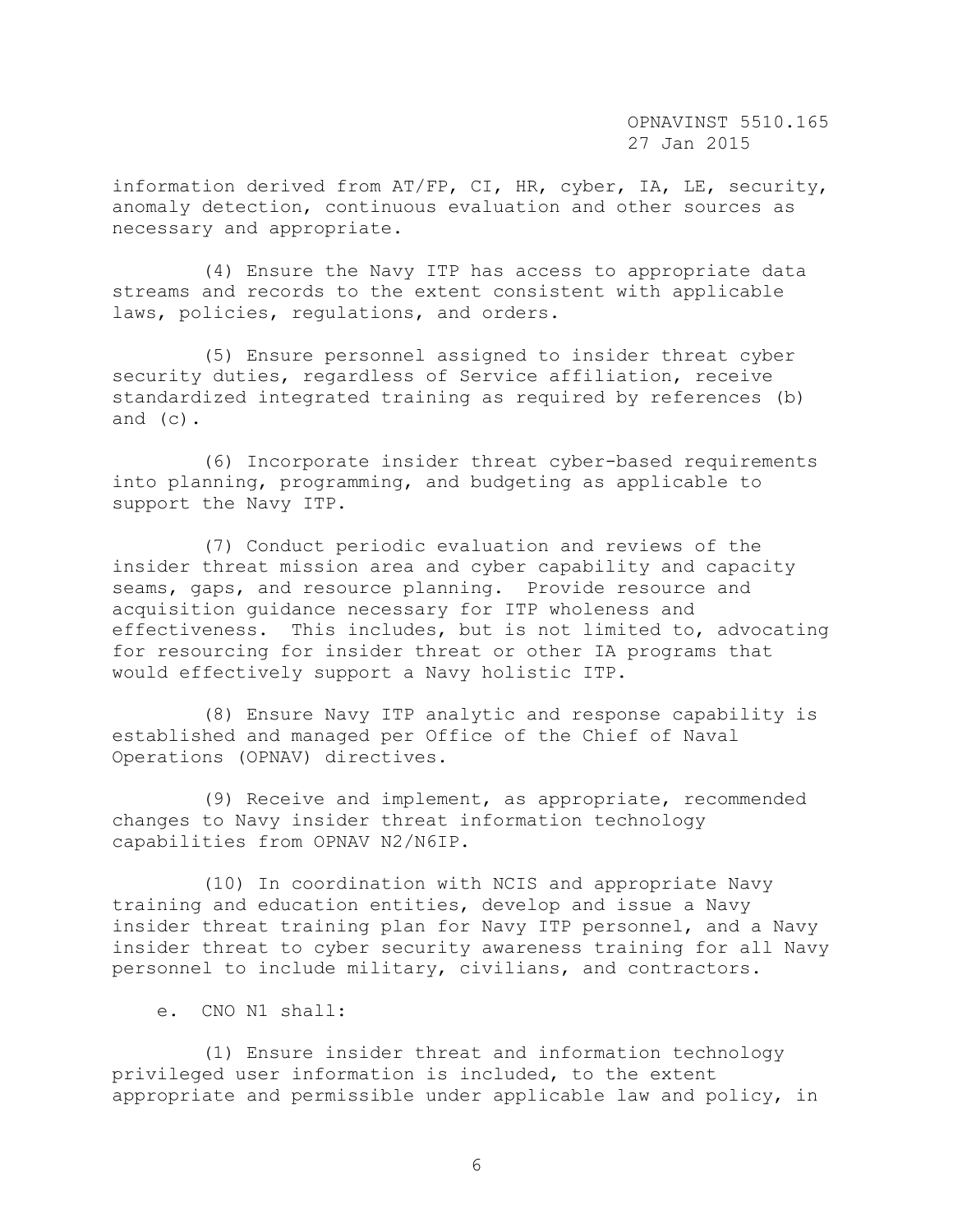personnel accession screenings, documented in personnel records, and included as a covered subject at appropriate education and training venues.

 (2) Ensure that Navy ITP personnel receive access to HR data streams and records to the extent appropriate and consistent with applicable laws, policies, regulations, and orders.

 (3) Incorporate insider threat requirements into planning, programming, and budgeting as applicable to support Navy ITP.

f. CNO N3/N5, through OPNAV N314, shall:

 (1) Provide continuous review of AT/FP strategies as they relate to insider threat, personnel security, and physical security in support of DNS.

 (2) In coordination with CNO N4; CNO N9; Commander, U.S. Fleet Forces Command; Commander, U.S. Pacific Fleet; and Commander, Naval Installations Command, identify AT/FP related insider threat gaps and requirements. Incorporate insider threat requirements, as appropriate, into the Planning, Programming, Budgeting, and Execution process.

 (3) Communicate and coordinate with all Navy ITP analytic and response capabilities per OPNAV policy.

g. CNO N4, through OPNAV N46, shall:

 (1) Provide and direct resource planning, sponsorship and policy guidance for shore-based AT/FP, LE, and physical security, including prevention and initial response to kinetic incidents.

 (2) Communicate and coordinate with all Navy ITP analytic and response capabilities per OPNAV policy.

h. CNO N8, through OPNAV N89 shall:

 (1) Serve as central operational authority for Navy special access program (SAP) networks and support, in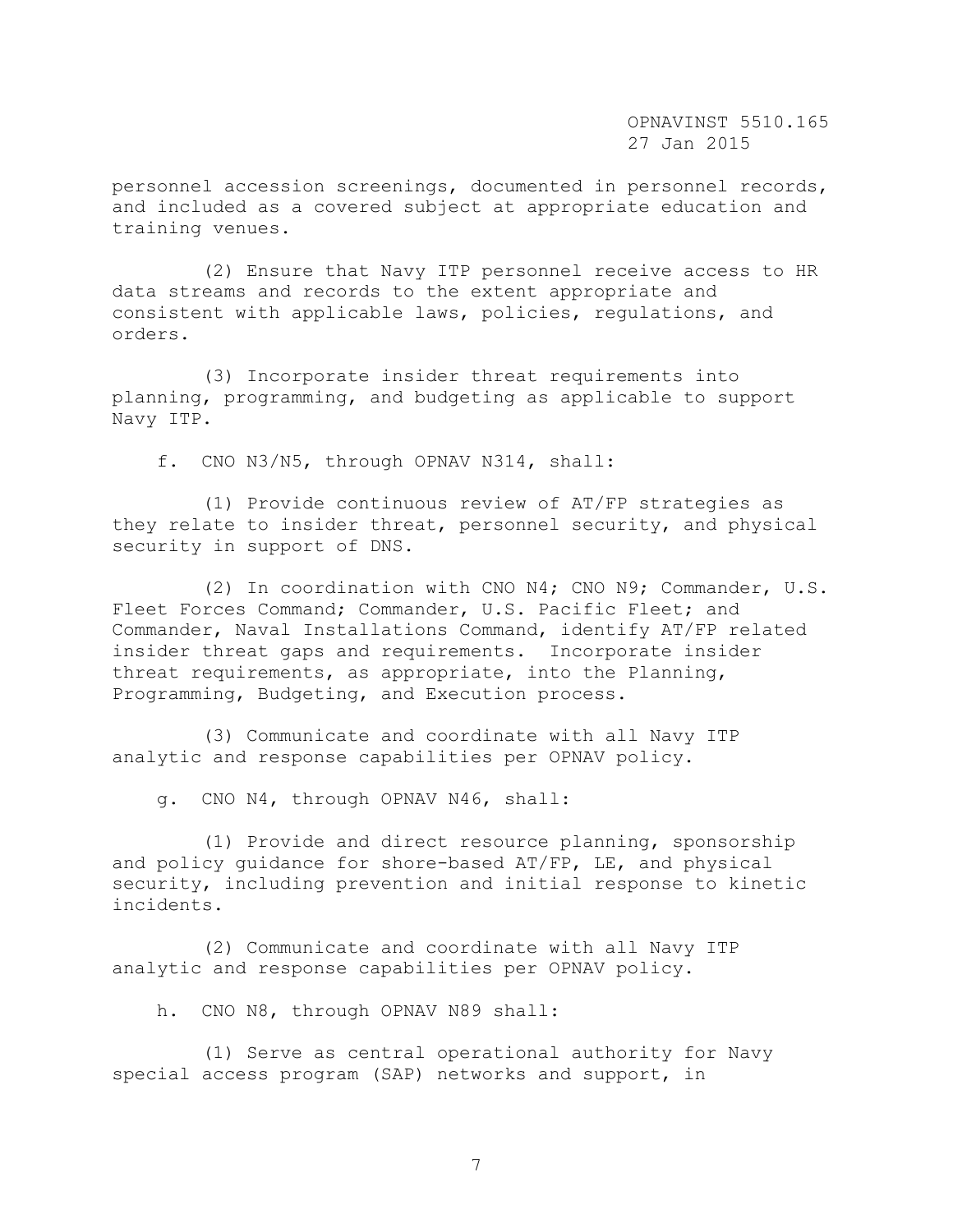coordination with the Navy ITP analytic and response capability, compliance with OPNAV policy and insider threat mitigation mission requirements.

 (2) Ensure that Navy ITP personnel receive access to appropriate data streams and records to the extent consistent with applicable laws, policies, regulations, and orders, per reference (c).

 (3) Set standards for network security, operational performance, compliance, configuration control, accreditation, and certification to mitigate insider threat risk across the Navy's portion of the SAP networks.

 (4) Maintain and share situational awareness of the Navy's portion of the SAP environment commensurate with applicable laws, policies, regulations, and orders.

 (5) Incorporate insider threat mitigation requirements into Navy SAP resource planning, readiness assessments, and inspection procedures. Direct resource decisions, including manpower, for applicable operations, missions, and functions supporting insider threat mitigation.

 (6) Support privileged user polygraph events with NCIS to ensure that appropriate billets and personnel are identified and injected into the random selection events per reference (f).

 i. CNO N093 shall provide medical and psychological expertise to the Navy ITP including, without limitation, advice pertaining to clinical issues relevant to the behaviors observed, and mitigation of potential insider threat activities in coordination and communication with the Navy ITP analytic and response capability and OPNAV policy.

 j. CNO N097 shall identify types of information received by CNO N097 that may permissibly be provided to DNS and Navy ITP personnel within the parameters of applicable law and policy, to include references (f) and  $(q)$ , in coordination with the Navy ITP analytic and response capability, and OPNAV policy.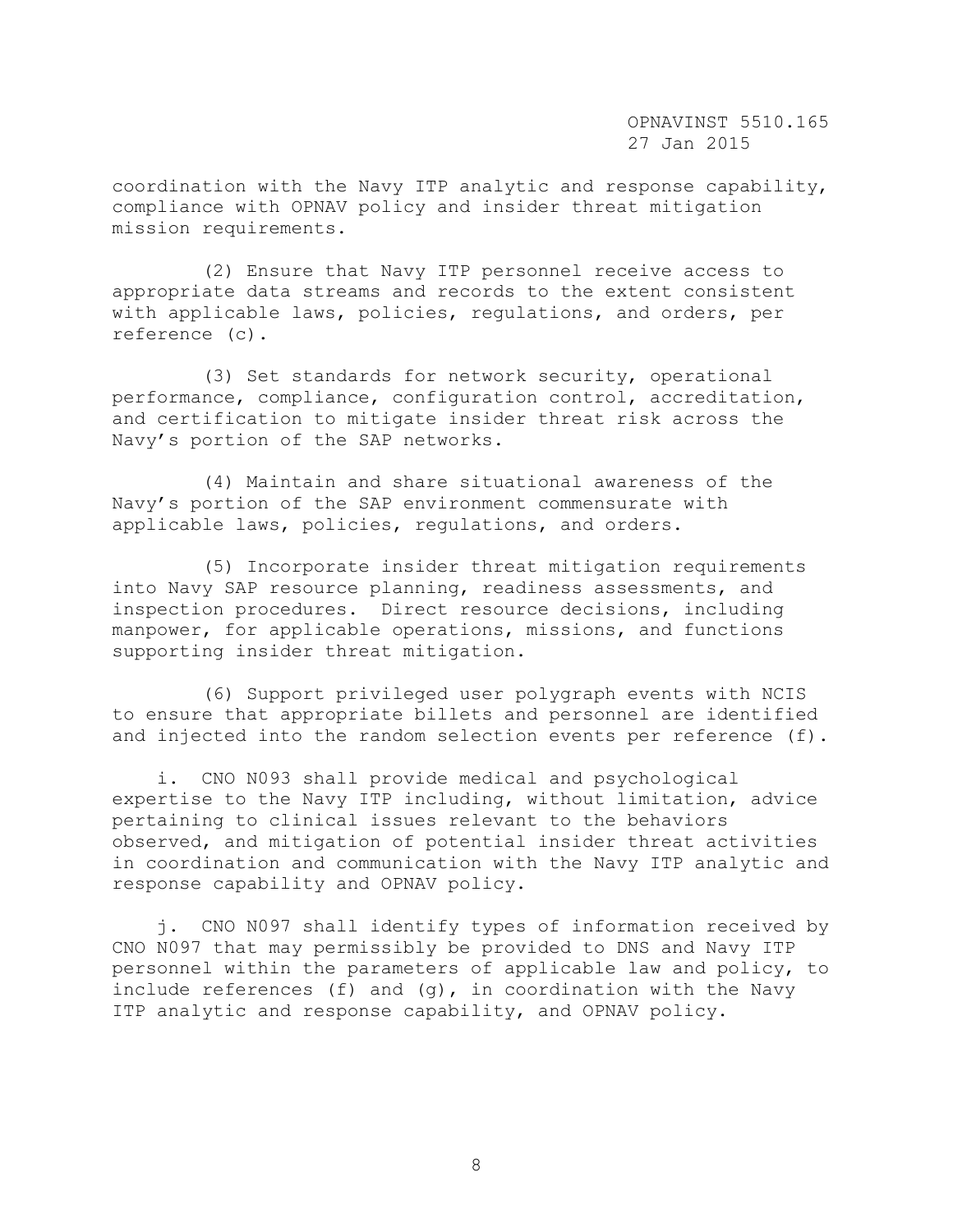k. NCIS, as DON executive agent for CI and LE, shall:

 (1) Provide CI and insider threat awareness and reporting training.

 (2) Receive CI and LE referrals for analysis and appropriate CI and LE response, to include status reporting to DON ITP and referral originator, as appropriate, consistent with applicable law and policy, including any disclosure restrictions related to ongoing investigations.

 (3) Support the Navy's Random Polygraph Program for privileged users, and consistent with legal and policy disclosure restrictions, provide statistics from polygraph examinations to the NITBOG, per reference (f).

 (4) Plan, program, and budget the resources necessary to carry out CI and LE activities in support of the Navy ITP.

l. COMFLTCYBERCOM/COMTENTHFLT shall:

 (1) Serve as central operational authority commensurate with missions delegated per reference (e), and support the insider threat mitigation mission requirements in coordination with the Navy ITP analytic and response capability, in compliance with OPNAV policy for Navy networks.

 (2) Ensure that Navy ITP personnel receive access to appropriate data streams and records to the extent consistent with applicable laws, policies, regulations, and orders and reference (c).

 (3) Set standards for network security, operational performance, compliance, configuration control, and certification and accreditation to mitigate insider threat risk across the Navy's portion of the DoD information networks.

 (4) Ensure coordination and integration of Navy Cyber Defense Operations Command with the Navy ITP analytic and response capability per NITBOG directives.

 (5) Incorporate insider threat mitigation requirements into Navy cyber resource planning, readiness assessments, and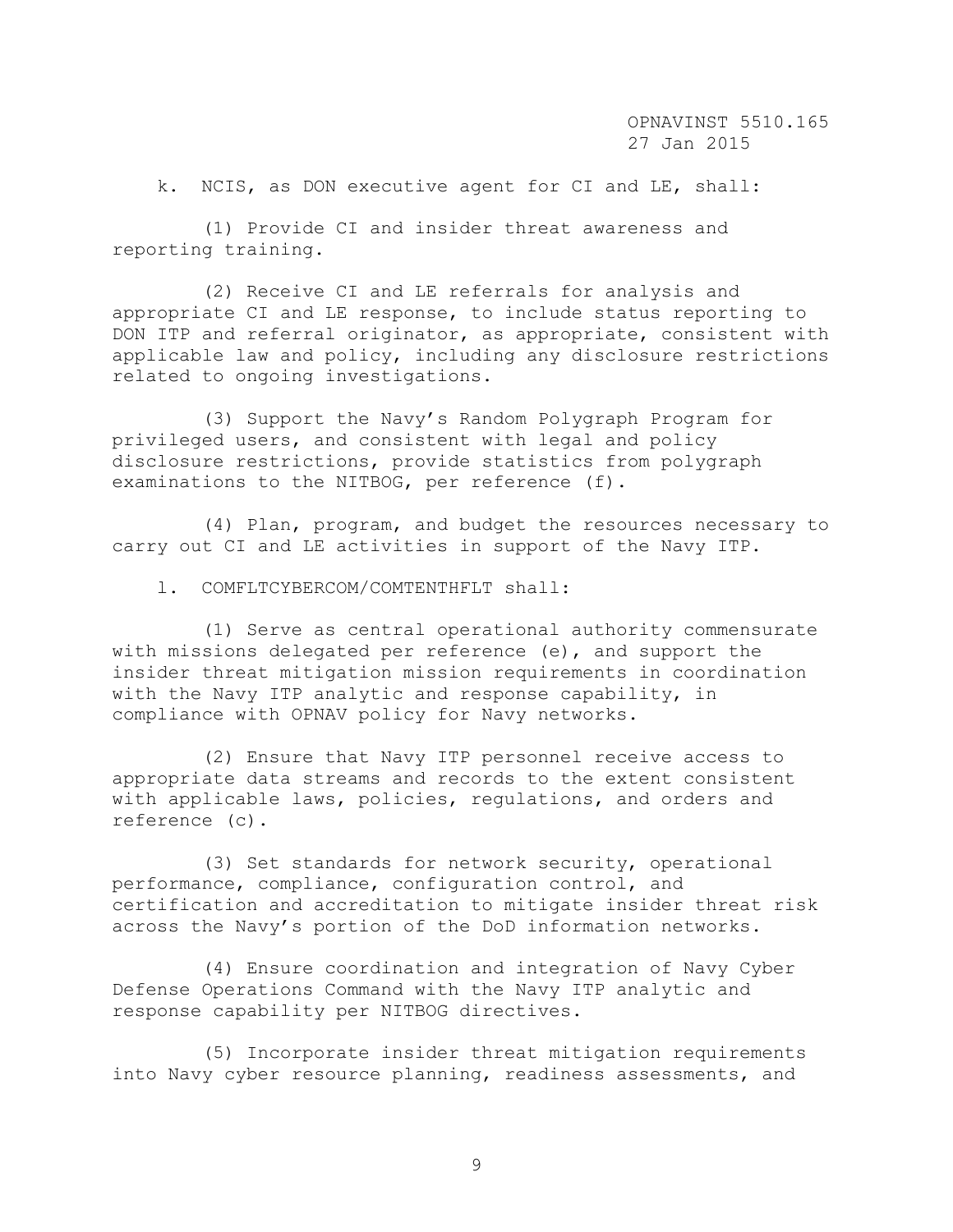inspection procedures. Direct resource decisions for applicable COMFLTCYBERCOM/COMTENTHFLT operations, missions, and functions supporting insider threat mitigation.

 (6) Maintain oversight of privileged user polygraph requirements to ensure appropriate billets and personnel are included in the continuous or enhanced continuous evaluation program based on their level or depth of access, per reference  $(f)$ .

m. Commander, Office of Naval Intelligence shall:

 (1) Serve as central operational authority for Navy sensitive compartmented information (SCI) networks and support, in coordination with the Navy ITP analytic and response capability, in compliance with OPNAV policy and insider threat mitigation mission requirements.

 (2) Ensure that Navy ITP personnel receive access to appropriate data streams and records to the extent consistent with applicable laws, policies, regulations, orders and reference (c).

 (3) Set standards for network security, operational performance, compliance, configuration control, and certification and accreditation to mitigate insider threat risk across the Navy's portion of the SCI networks.

 (4) Maintain and share situational awareness of the Navy's portion of the SCI environment commensurate with applicable laws, policies, regulations, and orders.

 (5) Incorporate insider threat mitigation requirements into Navy intelligence resource planning, readiness assessments, and inspection procedures. Direct resource decisions, including manpower, for applicable operations, missions, and functions supporting insider threat mitigation.

 (6) Support privileged user polygraph events with NCIS to ensure that billets and personnel are identified and injected into the random selection events. See also reference (f).